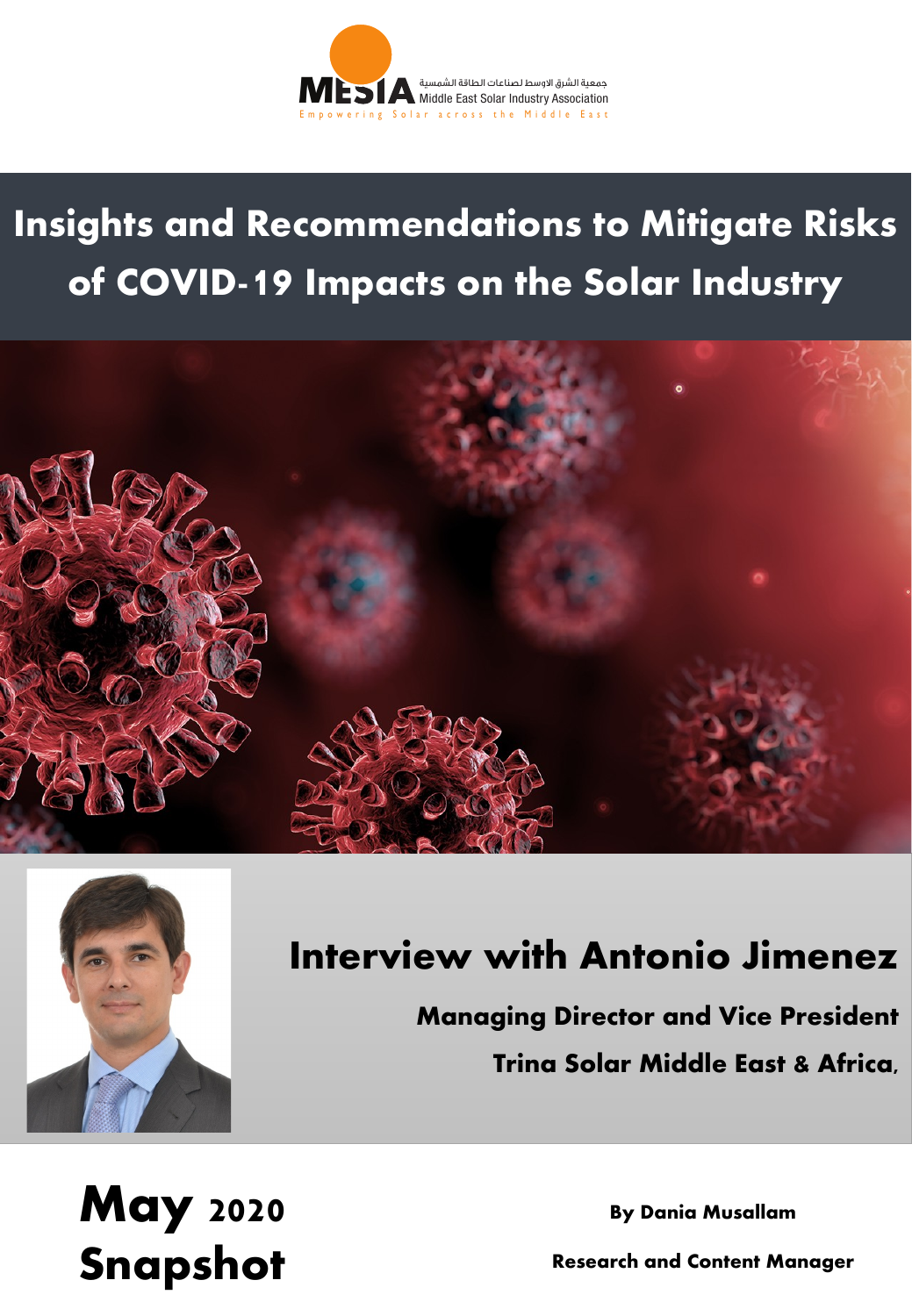### Introduction

Interim guidance on adjusting "lockdown" measures was issued by WHO in mid-April. The guidance included considerations with regards to the adjustment of public health and social measures. According to WHO, when lifting lockdowns, to minimize the risk of resurgence, countries should use six criteria.

> "They should assess whether transmission is controlled; health system capacities are in place; outbreak risks in special settings like nursing homes are minimised; preventive measures are enacted in places that are essential for people to go to; importation risks can be managed and communities are fully educated, engaged and empowered to adjust to the "new norm"." -WHO

On the other hand, WHO also issued in April the interim guidance for Ramadan to safely practice social distancing and public health advice during this holy month. The guide provides highlights on the best religious practices as well as gatherings that is applied on different national contexts.

With all the recommendations that are updated on a regular basis, businesses around the world are taking strict measures to ensure the safety of their people first and the continuation of their operations as well. To have an overview on how the MENA region reacted to COVID's impacts and the recommendations to mitigate risks, MESIA had the pleasure to interview the Managing Director and Vice President of Trina Solar Middle East & Africa, Antonio Jimenez.



The boundaries and names shown on this map do not imply official endorsement or acceptance by the European Union.

European Centre for Disease Prevention and Control Geographic distribution of COVID-19 cases worldwide, as of 30 March 2020

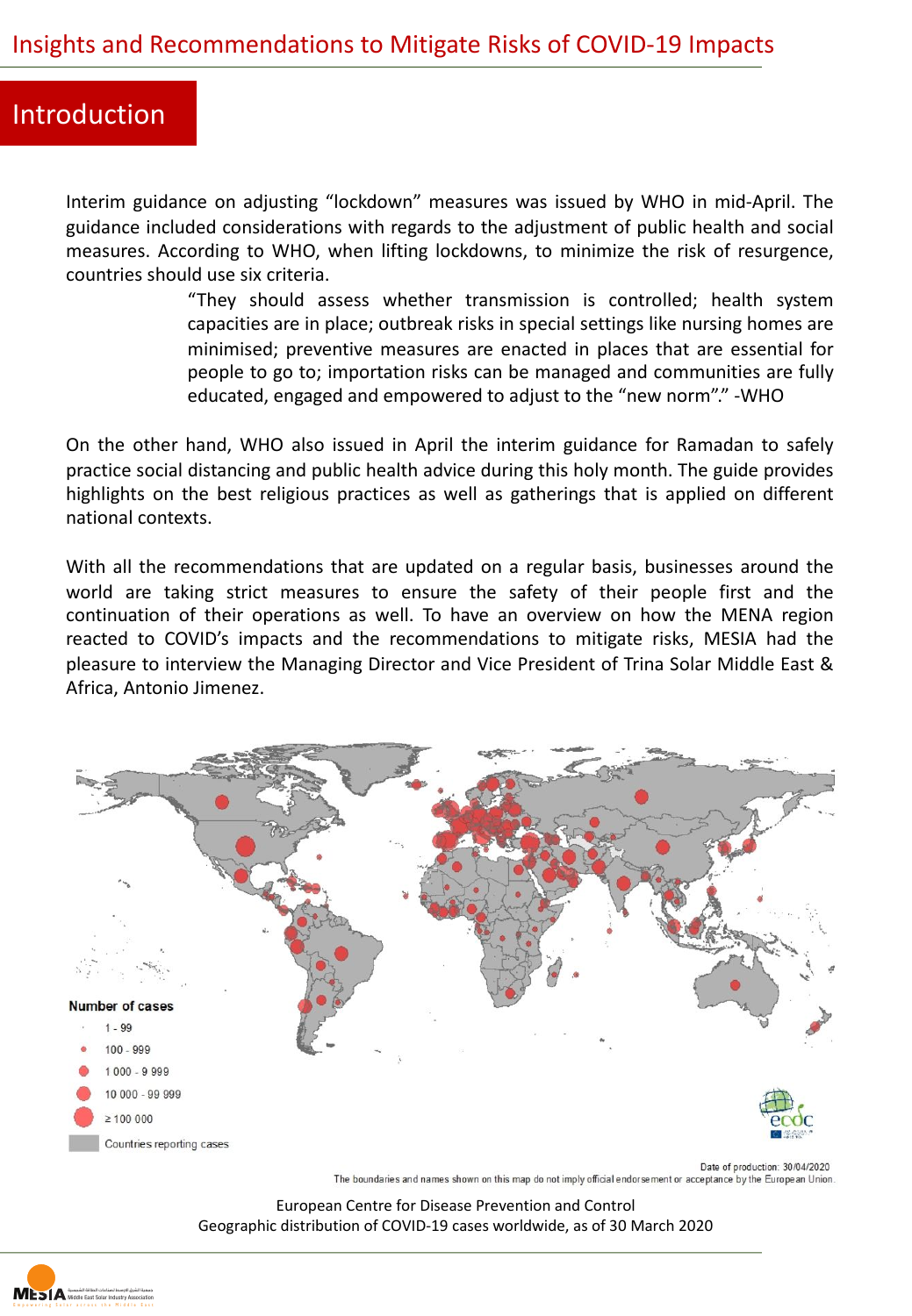# Interview with Antonio Jimenez

**1- The lack of direct precedent as COVID-19 is imposing many challenges to businesses around the globe, in your opinion, what are the main challenges facing the renewable sector within the MENA region?**

The COVID 19 pandemic is affecting our families, businesses, community and our way of life. This have developed over time in ways we have not expected. The pandemic has forced many countries to implement major adjustments to minimize the impacts of COVID19 on human life. On a business perspective, COVID 19 imposed a new restriction, social distancing. This constraint has greatly affected businesses around the world. We see that the normal activities that were usual before such as visiting customers, going to exhibitions and traveling around countries are now banned. We also observe that the lockdown has also affected construction sites. Therefore, due to the current situation, businesses are reducing their capacities because of the imposed restrictions and low demand.

The challenges we observe today include readjusting ourselves to new ways to serve our customers in ways that are not as usual as before, through social distancing. That also imposes a challenge on having the same relationship with customers and getting used to the new normal.

Today's challenge is unlike any challenge. The major issues today rely upon finding the most appropriate means to support customers. We see that many economies are suffering because of the reduction of demand since companies are not able to operate efficiently. As a result, this is impacting finance, cashflow, and our responsibility is to help customers through these difficult times.

From a solar perspective, the industry is very well suited for those challenges. Solar is by far the energy with the lowest cost. It is helping communities to reduce costs and business be more competitive.

Trina Solar have been pioneers in the global solar industry since we have been in this business for more than two decades. Having weathered several crises, we see that this is a not a good time, like before, but we overcame those obstacles and we shall also pass this pandemic. Currently, we focus our efforts on maintaining good relationships and serving customers in the best way possible throughout this phase.



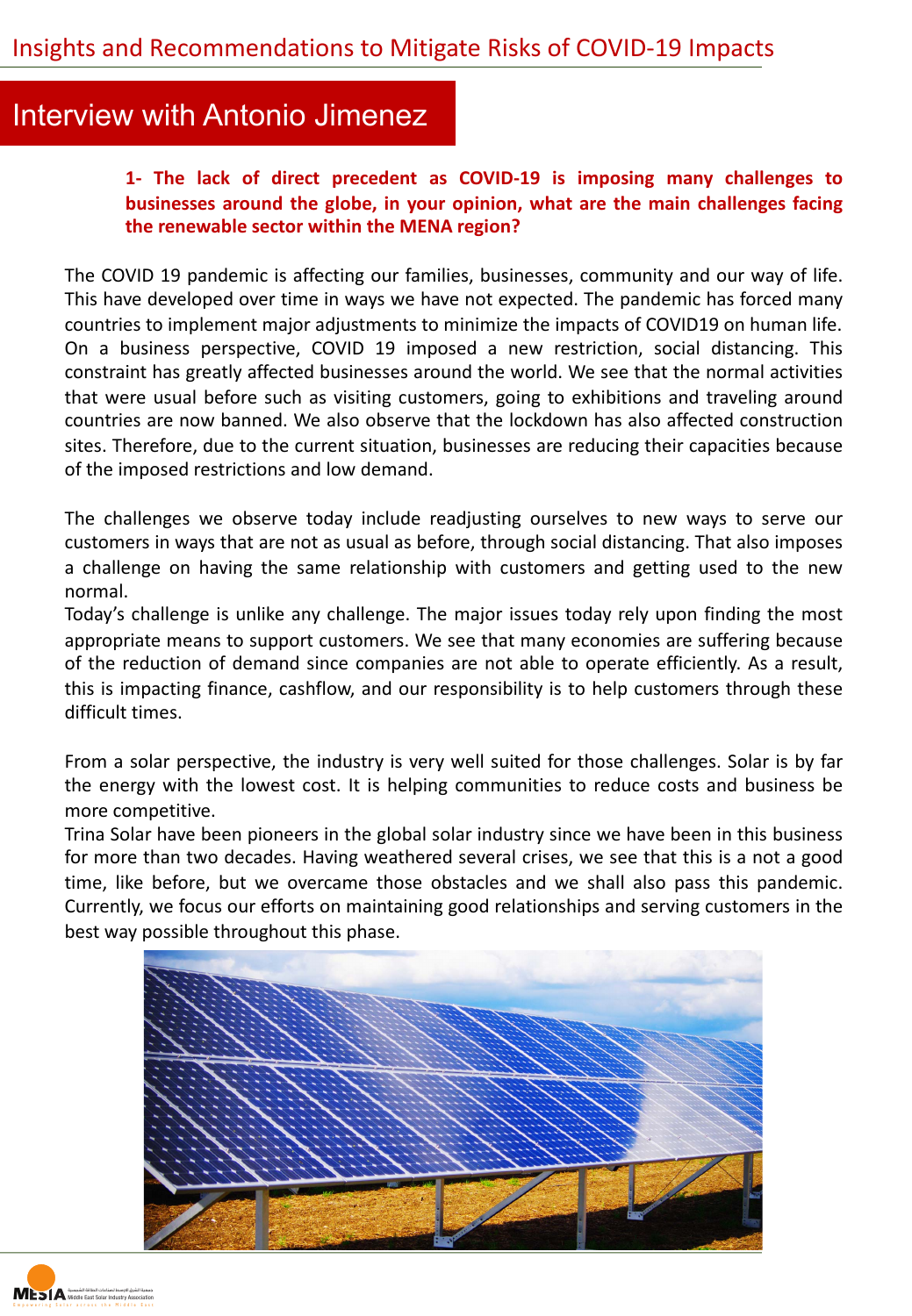## Interview with Antonio Jimenez Cont'd

#### **2- What do you think are the risks that are currently affecting the solar industry and are solar tenders greatly impacted by this pandemic in the MENA?**

The risk we see in the market is due to the slowdown of the economy which is mostly affecting businesses rather than governments. As we can observe, the disturbance of ongoing activities in the industry were impacted. For example, C&I projects are delayed. Also, financing and funding opportunities is also slowing down but this impact is more significant in the C&I sector rather than utility scale power sector.

Large tenders in the region haven't been impacted to such extent because we have recently seen that KSA published the second-round results of the NREP tender. So, even though lockdown measures are currently in place, projects are still moving forward. As a result, we do not expect that big tenders are going to be delayed because of COVID 19.

#### **3- What are the best practices to mitigate those risks, any recommendations?**

In my point of view, there are many different recommendations that should be taken into consideration. Firstly, the most important aspect for everyone is to stay safe. Keeping yourself, your loved ones, your team as well as customers and stakeholders safe is a priority. Also, maintaining physical distancing which doesn't mean social distancing only.

At Trina Solar, a control task group was established to face this pandemic. It was followed on a global bases according to the situation in every country to make sure everyone is safe without impacting the business. As a result, reacting to changes in the market as soon as possible with all the knowledge gained regularly is the strategy that was followed. Therefore, it has been very successful to implement actions to keep the business running. Even at the worst times, in China, Trina Solar was able to keep factories operating to continue serving customers making sure everything is compliant with safety measures.

However, during this period, many companies suffered and were not able to operate. The lesson to be learned from this phase is to learn, readjust and adapt a new strategy to move forward and keep the business running. Currently, we have seen businesses moving towards digital tools to interact. Using internet, webinars are used extensively as well as new ways to serve customers are immerging. The reduction of physical meetings and interactions are not being impacted because online tools are providing high levels of communication.

Lastly, communicating with customers and delivering transparent information is key. At this time of uncertainty, explaining to customers the ways to keep things moving forward as well as offering support to help with the use of virtual tools is our duty.

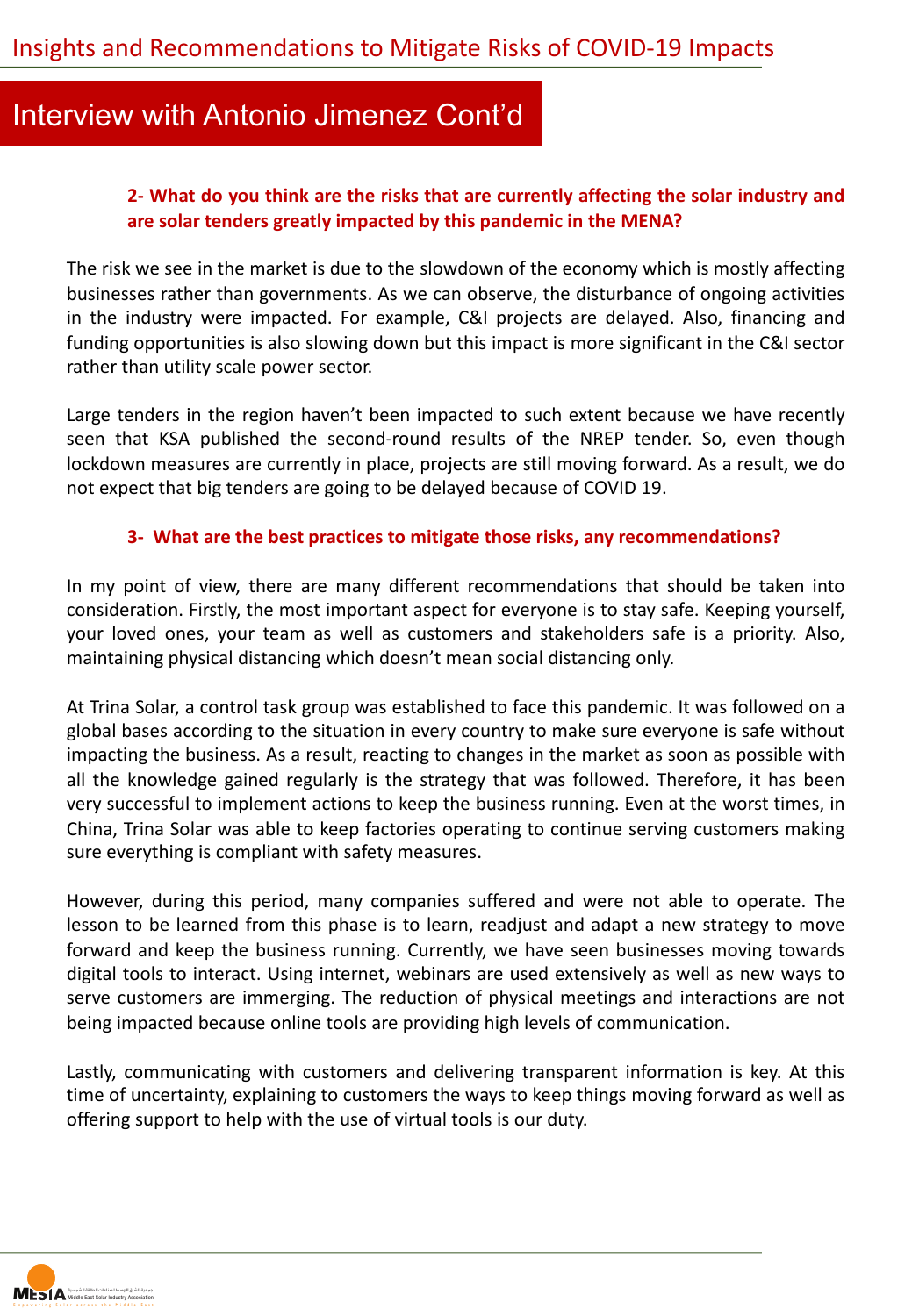## Interview with Antonio Jimenez Cont'd

#### **4- Do you believe governments in MENA acted in an extraordinary manner to deal with COVID-19's outbreak without greatly affecting solar industry?**

Yes, the governments in MENA have been very responsible and acted very well to the outbreak. Even though several measures were put in place such as canceling flights, crossing borders, imposing lockdowns..etc, restrictions were imposed to the benefit of the people. Nowadays, with those efforts in place, the number of cases in the region are considered to be relatively low and the situation is under control.

On the other hand, people's awareness was very high and the reaction to those rules were proven to be successful. Recently, countries have been releasing lockdowns as situations are improving.

Those measures affected the solar industry as well. Provided that this situation was a downside for most sectors, in the next period, releasing the lockdown will slowly make businesses go back to normal. Everyone is hoping that activities will resume to ensure a better efficacy by time.



#### **5- On a closing note, would you like to add any insights?**

Our heart is with everyone that was impacted by this virus, wishing a full recovery to those affected. A major thanks to all health care representatives that are on the front line, fighting this battle. On the other hand, we hope that this journey is going to be short and everyone will go back their workplaces and work closely with their teams.